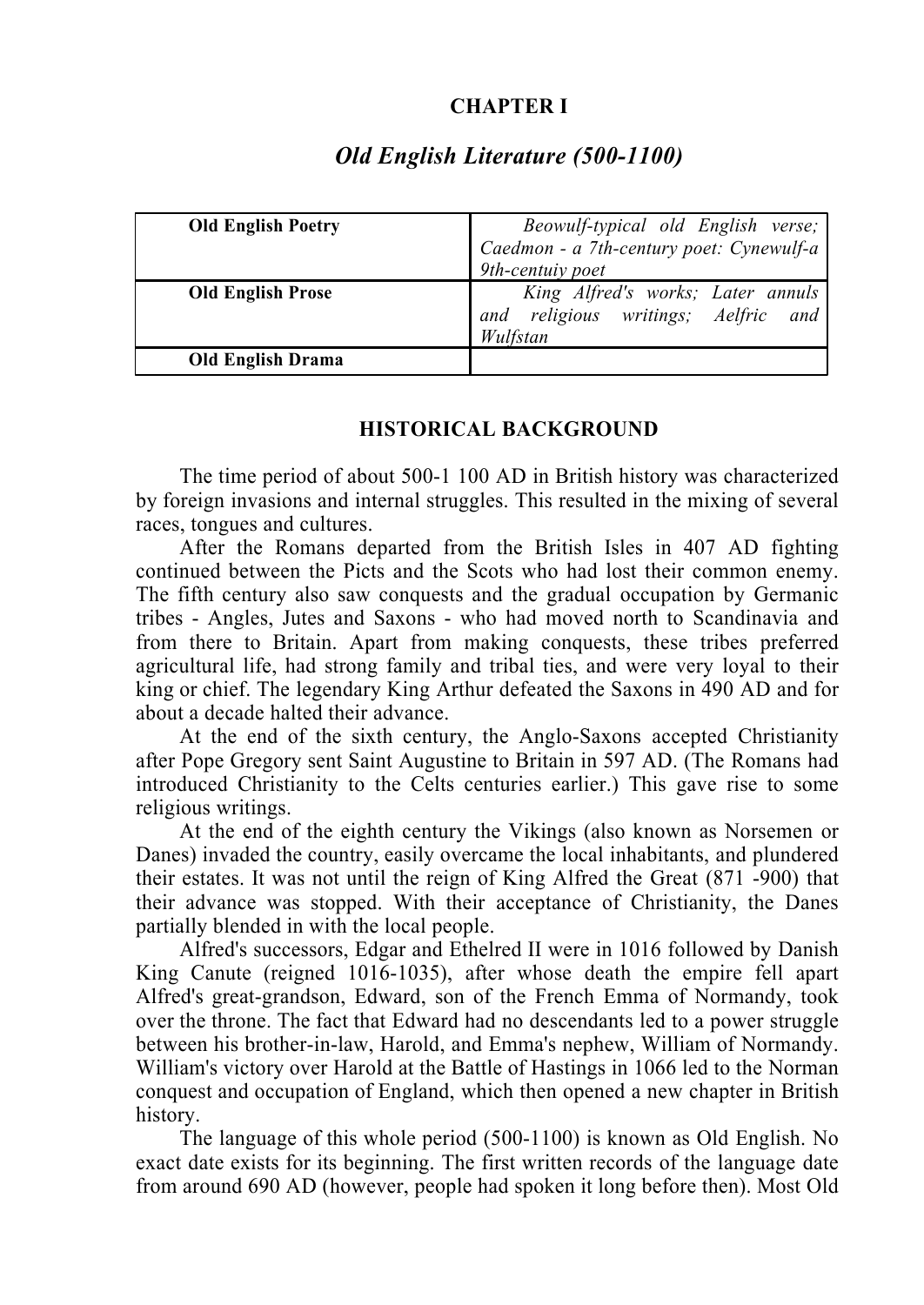English words were Germanic, having come from the languages of the Angles, Jutes and Saxons. Latin, however, also had a strong influence on early English. Later, the Scandinavians (Vikings) contributed many words to Old English. By the end of the Old English period (marked by the Norman conquest), Old English had been established as a literary language with a remarkable polish and versatility.

Old English literature consists of poetry, prose, charms, riddles, maxims, proverbs, and various other wisdom sayings. It is a mixture of pagan traditions, thoughts about life, the universe and nature, as well as Christian thought and moral values. There is often no clear-cut delineation between religious and non-religious poetry or sometimes even between poetry and prose.

#### **OLD ENGLISH POETRY**

Old English poetry included long epic heroic poems, which drew on the Bible as well as on pagan sources for their content. Some poetry was also based on historical events. With a history of invasions and occupations, many writings of this era are chronicles, annals, and historical records. Some are in the forms of poetry and describe various battles, for example, "The Battle of Maldon" and "The Battle of Brunanburh". The themes are war, conquest and bravery. Many eighth-century works depict Anglo-Saxon resistance against the Vikings.

Lament and melancholy are frequently present in describing man's struggles against his environment, life's difficulties, and the passage of time. Life is fleeting. Often a prologue and epilogue express hope in God's compassion and mercy. Examples of such poems include "The Wanderer", "The Seafarer" and "The Ruin". Other poems depict the separation of a man and a woman and the accompanying sadness, such as in "The Wife's Lament" and "The Husband's Message". In these types of poem the man may have been exiled and sometimes there is hope, sometimes not. Collectively, Old English poems that lament the loss of worldly goods, glory, or human companionship are called elegies.

*Beowulf is* the best-known and best-preserved Old English verse. Caedmon and Cynewulf were well-known Old English religious poets in the 7th and 9th century respectively. Much Old English poetry is difficult to date and even harder to assign to specific authors.

## *Beowulf - Typical Old English Verse*

*Beowulf is* an epic poem of over 3,000 verses, whose manuscript dates from about the 10th-century. The poem is the only epic from the time that has been preserved as a whole. Its author is unknown, but he seems to have had a good grasp of the Bible and other great epics, such as Homer's *Odyssey.*

The work glorifies a hero and the values of bravery and generosity. The story is set in Scandinavia around 500-600 AD - a time of battles and conquests by Germanic Anglo-Saxon tribes in Denmark and southern Sweden. Its sources are old legends of these tribes who had moved north from Germany over Scandinavia and into Britain. It also reflects the acceptance of Christianity by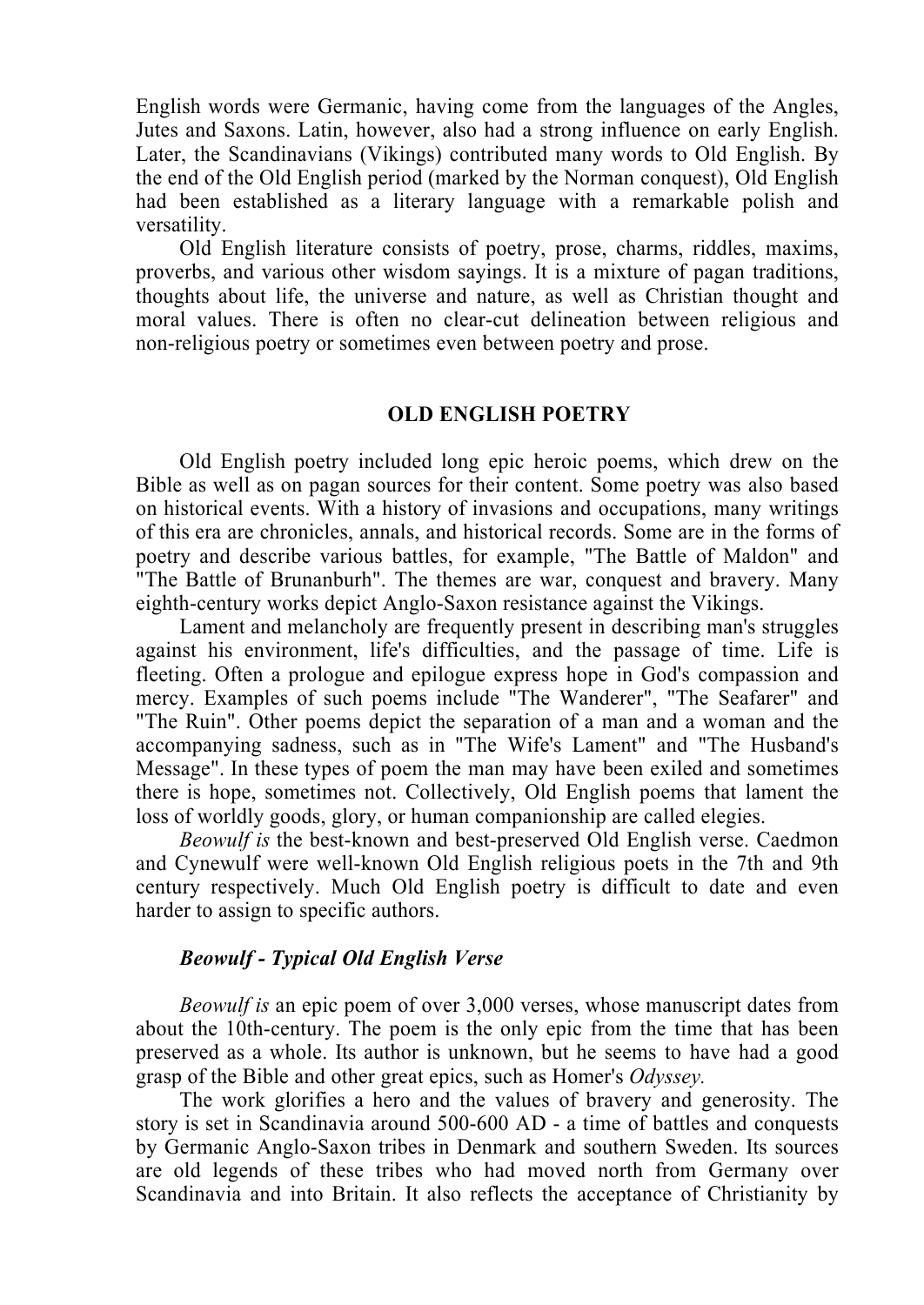these new British settlers at the end of the sixth century.

The first part of the story takes place in Denmark. King Hrothgar is being pestered by a water monster, Grendel, who is killing his men. Beowulf comes to his aid and kills Grendel and later, at the bottom of the lake, also Grendel's mother, who comes to avenge her son. The second part happens in southern Sweden about fifty years later. Beowulf himself is a king and has to fight a firebreathing dragon.

As with other Old English literature, this epic incorporates both pagan and Christian ideas. The monster-slaying hero has his origin in two ancient fairy tales. From the pagan traditions also come a love of war and the virtue of courage. The biblical Old Testament supplies the idea about giants and monsters having descended from Cain's line. The poem is sometimes seen as a conflict between good and evil. From the Christian tradition, it incorporates morality, obedience to God, and avoidance of pride.

There are many contrasts, for example, water and fire, youth and old age, life and death, rise and fall of nations and individuals, friendship and desertion, faithfulness and betrayal, heroism and cowardice, hope and resignation, good and evil, as well as the past, present and future.

Elegy is apparent throughout - life is passing and is full of struggles and suffering, (This theme has an application also for modern life and the struggles of mankind.) This is contrasted by the courage of the main hero, said to be the "kindest and noblest of earthly kings and the most desirous of praise and glory". The poem begins and ends with the funeral of a king.

The work, written in characteristic Old English verse style, has artistic maturity and unity. It uses alliteration (words beginning with the same sound), kennings (metaphorical descriptive phrases or compound words), and internal rhyme (a word within a line rhyming with a word at the end of the line). Each line has two beats or stressed syllables. The style of poetical descriptions and word pictures with much repetition makes the action move slowly.

The poem is an important source of historical information which was later confirmed by archaeology. The tone and descriptions capture the rough, cold and gloomy North Sea atmosphere, as well as life's struggles of the people of that time who had to deal with many trials and obstacles. The poem was originally recited by a court singer and poet called "scop", who accompanied it with music and made occasional changes according to the inspiration of the moment.

## *Caedmon - a 7th-Century Poet*

Caedmon was one of the religious writers of the time. His works were based mainly on the Old Testament. Some historians have attributed to Caedmon writing a 3,000-verse poem about the creation of the world *(Genesis),* which basically follows the Bible text with some departures. He may have also written two other works, *Exodus* and *Daniel,* though some feel that all three works have anonymous authorship. *Exodus* deals with the Israelite escape from Egypt and the miraculous crossing of the Red Sea. *Daniel* includes the fall of Jerusalem, the two dreams of Nebuchadnezzar and Daniel's interpretation of them, and the miraculous survival of Daniel's three friends in the fiery furnace. A short hymn in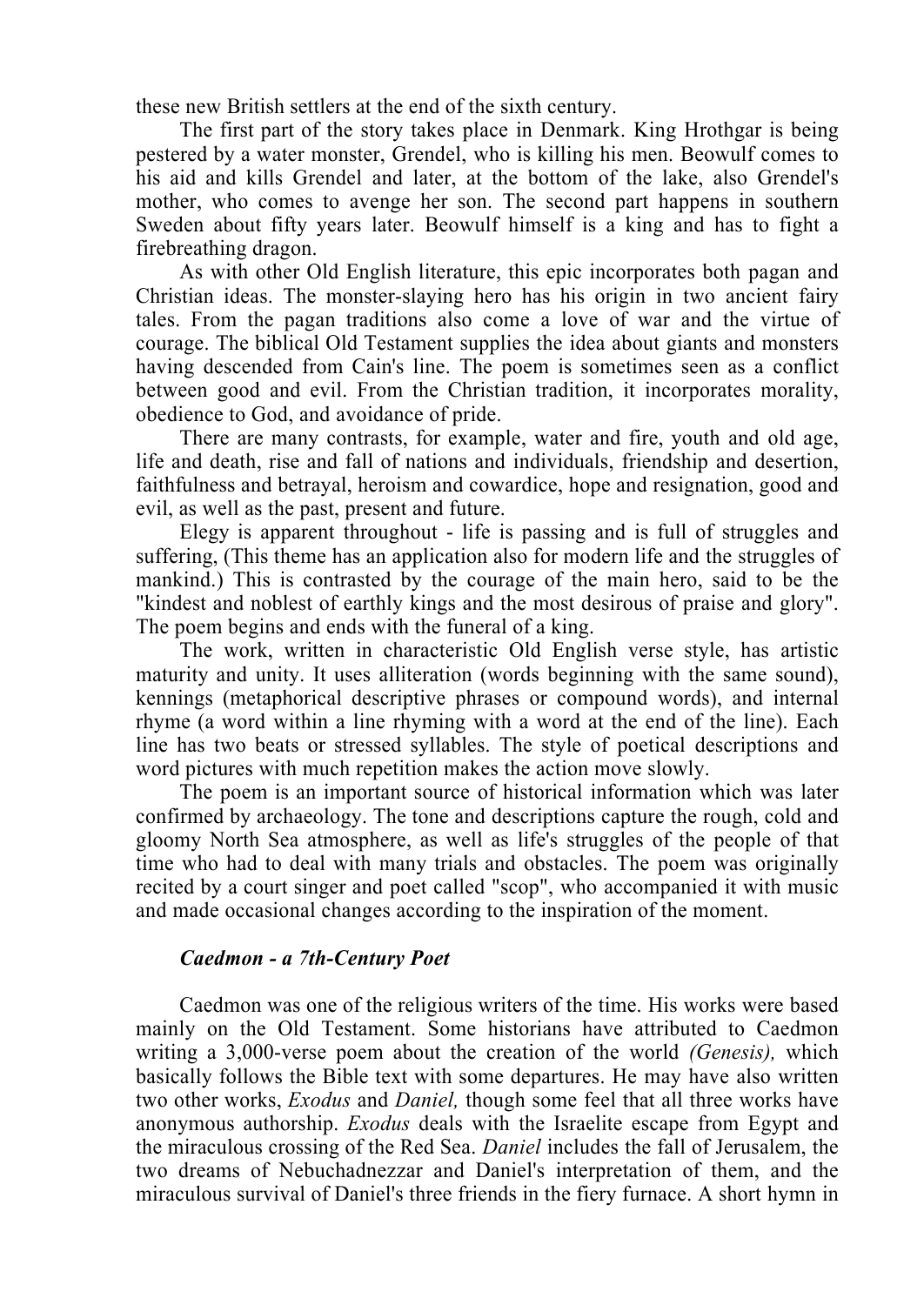praise of the creation, "Hymn of Creation", is also attributed to Caedmon.

### *Cynewulf- a 9th-Century Poet*

A later poet, Cynewulf, and his followers, drew on the New Testament, as well as historical events connected with Christianity. His works include *The Fates of the Apostles,* a short martyrology, *The Ascension* (or *Christ II),* a homily (lecture on moral conduct) and biblical narrative, and *Juliana,* the story of a saint. The most famous is *Elene* (Helene), which describes Constantine's victory under the sign of the cross, his conversion, and his mother's legendary miraculous discovery of the original cross in Jerusalem. At this time, the "Holy Cross" cult was spreading across Europe and the cross was becoming sacred. Over the centuries, it would be used as a symbol giving blessing to the expression of man's basest instincts.

Cynewulf's work is clear and technically elegant. His theme is the continuing evangelical mission of the church from the time of Christ to that of Constantine. Cynewulf's followers later produced literature mixing Oriental, pagan, and Christian thought with images from nature and the animal world. For example, "The Panther" symbolized Christ, 'The Whale" the Devil.

#### **OLD ENGLISH PROSE**

Prose developed later than poetry - in the ninth century - but sometimes it also partly contained the characteristics of poetry. It was influenced by Latin, the language of the church and the educated. It consisted of factual, historical, and religious writings.

#### *King Alfred's Works*

King Alfred the Great (reigned 871-900), one of the most significant rulers of the first millennium, after making peace with the Vikings, made his kingdom into a cultural centre. He translated many works from Latin, especially in the areas of religion, history and philosophy. This was the foundation of the written national language. The first translated works included *The Pastor's Book,* containing ideals for a pastor, with which Alfred as a secular ruler identified. He also translated *Baede 's Church History* and other historical accounts. In addition, Alfred compiled medical information, annals, chronicles, and information for law books. His works lacked originality, and were more instructive and educational than artistic and beautiful.

#### *Later Annals and Religious Writings*

The first half of the tenth century saw Alfred's successors expand politically and militarily, but not culturally due to exhaustion from frequent battles with the Vikings. Only the annals continued and some poetry about victories over the Vikings. The *Anglo-Saxon Chronicle* is the best-known work of historical records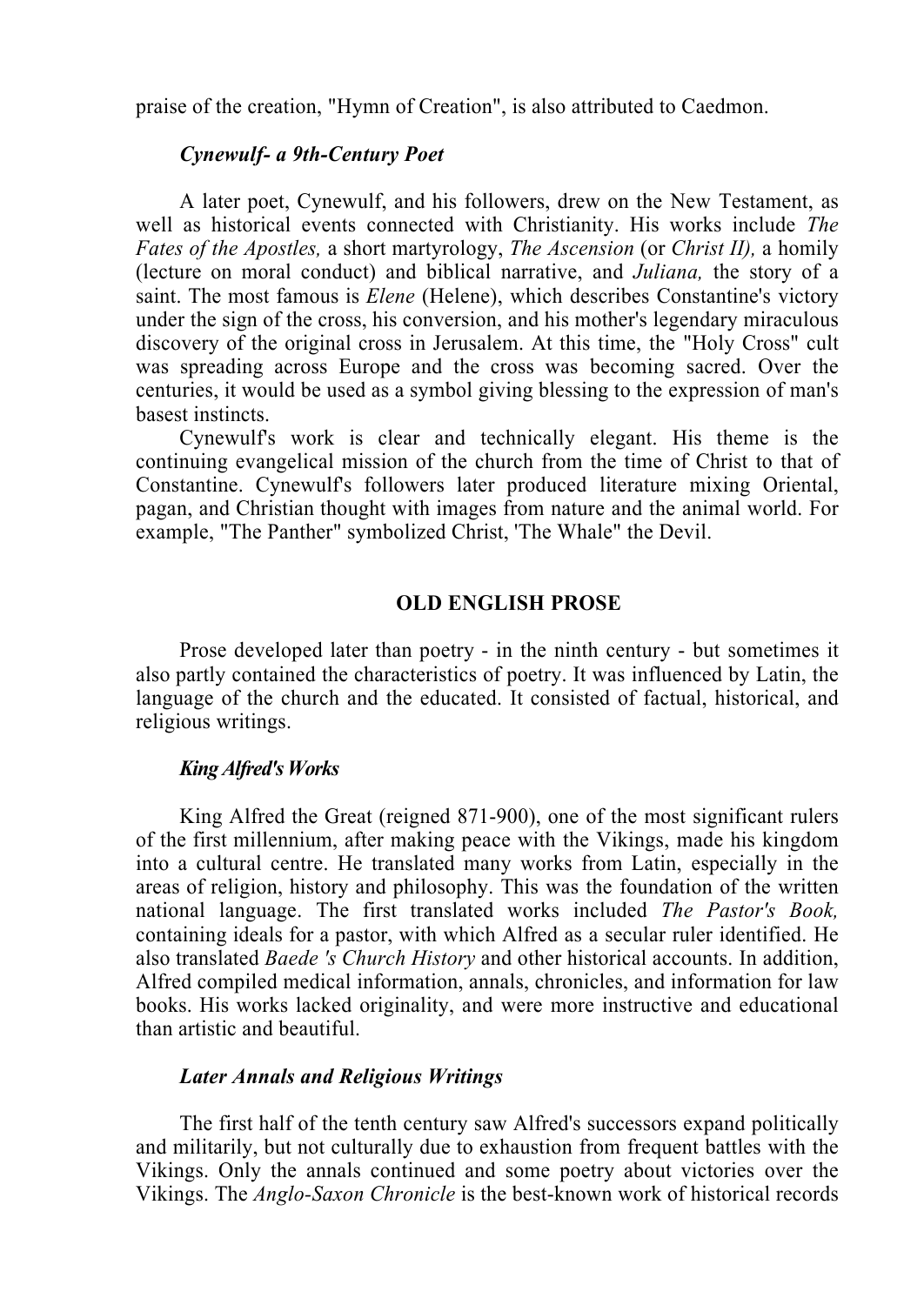spanning even beyond the Norman conquest. It contains both prose and poetry.

In the second half of the tenth century came cultural enlivenment through the Benedictian reform, a monastic reform which resulted in a religious revival. The main literary styles included homilies, sermons, stories of saints' lives, and Bible translations. The chief authors were Aelfric and Wulfstan.

### *Aelfric and Wulfstan*

Aelfric, abbot of Eynsham, wrote three cycles of forty homilies each (two volumes of *Catholic Homilies* and *Lives of the Saints),* as well as other homilies, pastoral letters, and several translations. His writings were clear to understand and beautiful in style. His alliterative prose, which loosely imitated the rhythms of Old English poetry, influenced writers long after the Norman conquest.

Wulfstan, the archbishop of York, wrote civil and church-related legal codes as well as homilies. He denounced the morals of his time and exhorted people to repentance. The belief was that the Viking occupation and the resulting oppression and suffering were the result of sin, and that the end of the world was at hand.

#### **OLD ENGLISH DRAMA**

The origin of drama goes back to brief scenes that monks acted out in churches to illustrate Bible stories. These later developed into full-length plays.

Sources of drama were primarily Catholic traditions and ceremonies that were gradually becoming more worldly. The Catholic church throughout Europe controlled almost the entire ideological sphere, including literary art. Drama was developing in churches where the whole society from the king to the lowest citizen gathered. It therefore had to cater to the broadest audience; hence its tendency toward secularity and language understood by the masses.

Two strong undercurrents influenced early drama: Folk plays based on ancient nature culls and pagan traditions; and classic Greek and Latin drama which were preserved, at least in rudimentary form, throughout the Dark Ages.

Catholic services were often in the form of drama- with colourful robes, recitation, singing and acting. Easter and Christmas ceremonies developed into major dramas in the ninth and tenth centuries. Herod's murderous acts often became a focal point of Christmas plays with horror and violence.

#### **REVIEW QUESTIONS**

1.What was the time period of 500-1100 AD in British history characterized by?

2.What three influences shaped the Old English language?

3.What does Old English literature consist of?

4.How did the invasions and occupations of Britain influence Old English literature?